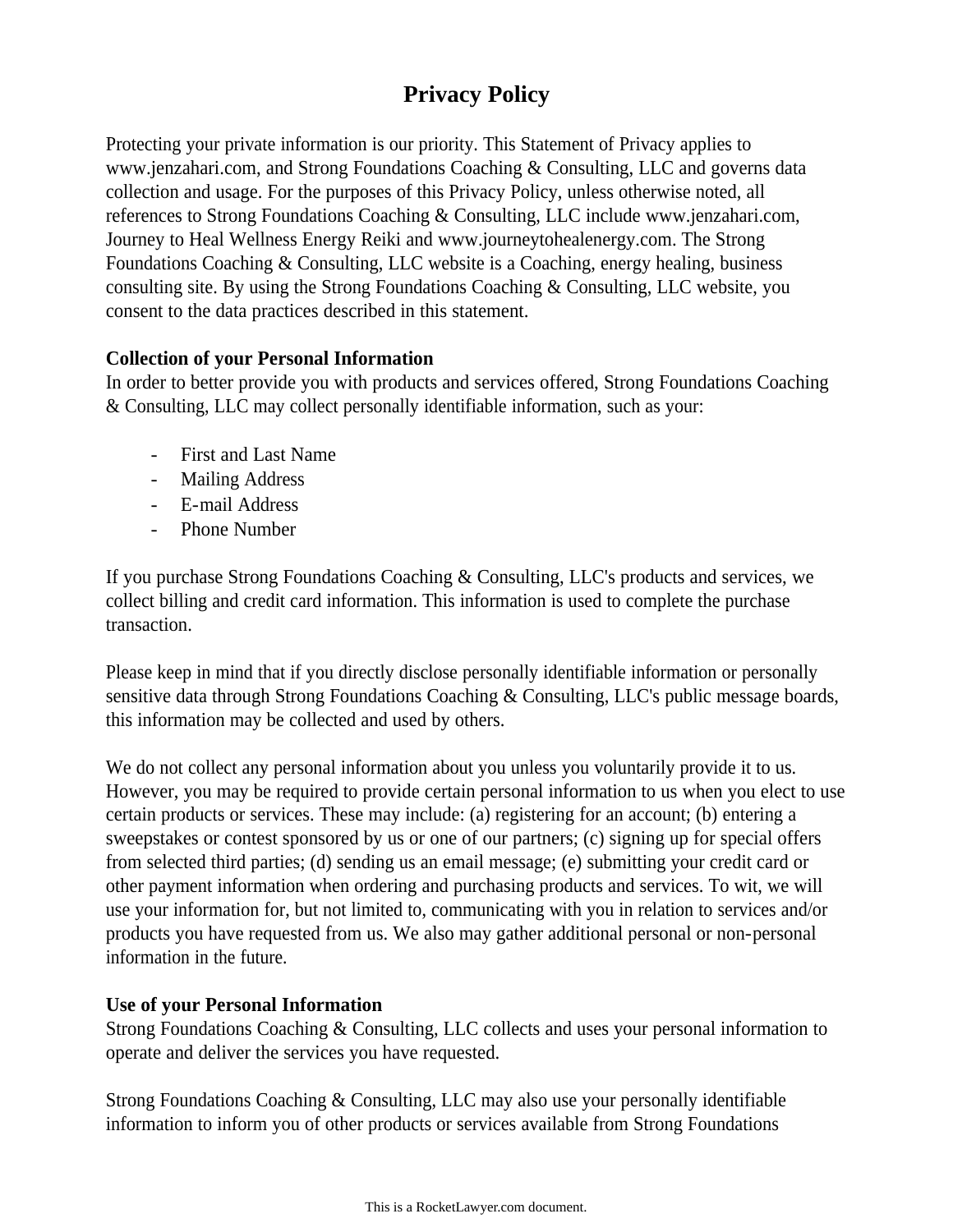Coaching & Consulting, LLC and its affiliates.

#### **Sharing Information with Third Parties**

Strong Foundations Coaching & Consulting, LLC does not sell, rent or lease its customer lists to third parties.

Strong Foundations Coaching & Consulting, LLC may, from time to time, contact you on behalf of external business partners about a particular offering that may be of interest to you. In those cases, your unique personally identifiable information (e-mail, name, address, telephone number) is not transferred to the third party. Strong Foundations Coaching & Consulting, LLC may share data with trusted partners to help perform statistical analysis, send you email or postal mail, provide customer support, or arrange for deliveries. All such third parties are prohibited from using your personal information except to provide these services to Strong Foundations Coaching & Consulting, LLC, and they are required to maintain the confidentiality of your information.

Strong Foundations Coaching & Consulting, LLC may disclose your personal information, without notice, if required to do so by law or in the good faith belief that such action is necessary to: (a) conform to the edicts of the law or comply with legal process served on Strong Foundations Coaching & Consulting, LLC or the site; (b) protect and defend the rights or property of Strong Foundations Coaching & Consulting, LLC; and/or (c) act under exigent circumstances to protect the personal safety of users of Strong Foundations Coaching & Consulting, LLC, or the public.

#### **Tracking User Behavior**

Strong Foundations Coaching & Consulting, LLC may keep track of the websites and pages our users visit within Strong Foundations Coaching & Consulting, LLC, in order to determine what Strong Foundations Coaching & Consulting, LLC services are the most popular. This data is used to deliver customized content and advertising within Strong Foundations Coaching & Consulting, LLC to customers whose behavior indicates that they are interested in a particular subject area.

#### **Automatically Collected Information**

Information about your computer hardware and software may be automatically collected by Strong Foundations Coaching & Consulting, LLC. This information can include: your IP address, browser type, domain names, access times and referring website addresses. This information is used for the operation of the service, to maintain quality of the service, and to provide general statistics regarding use of the Strong Foundations Coaching & Consulting, LLC website.

#### **Use of Cookies**

The Strong Foundations Coaching & Consulting, LLC website may use "cookies" to help you personalize your online experience. A cookie is a text file that is placed on your hard disk by a web page server. Cookies cannot be used to run programs or deliver viruses to your computer. Cookies are uniquely assigned to you, and can only be read by a web server in the domain that issued the cookie to you.

One of the primary purposes of cookies is to provide a convenience feature to save you time. The purpose of a cookie is to tell the Web server that you have returned to a specific page. For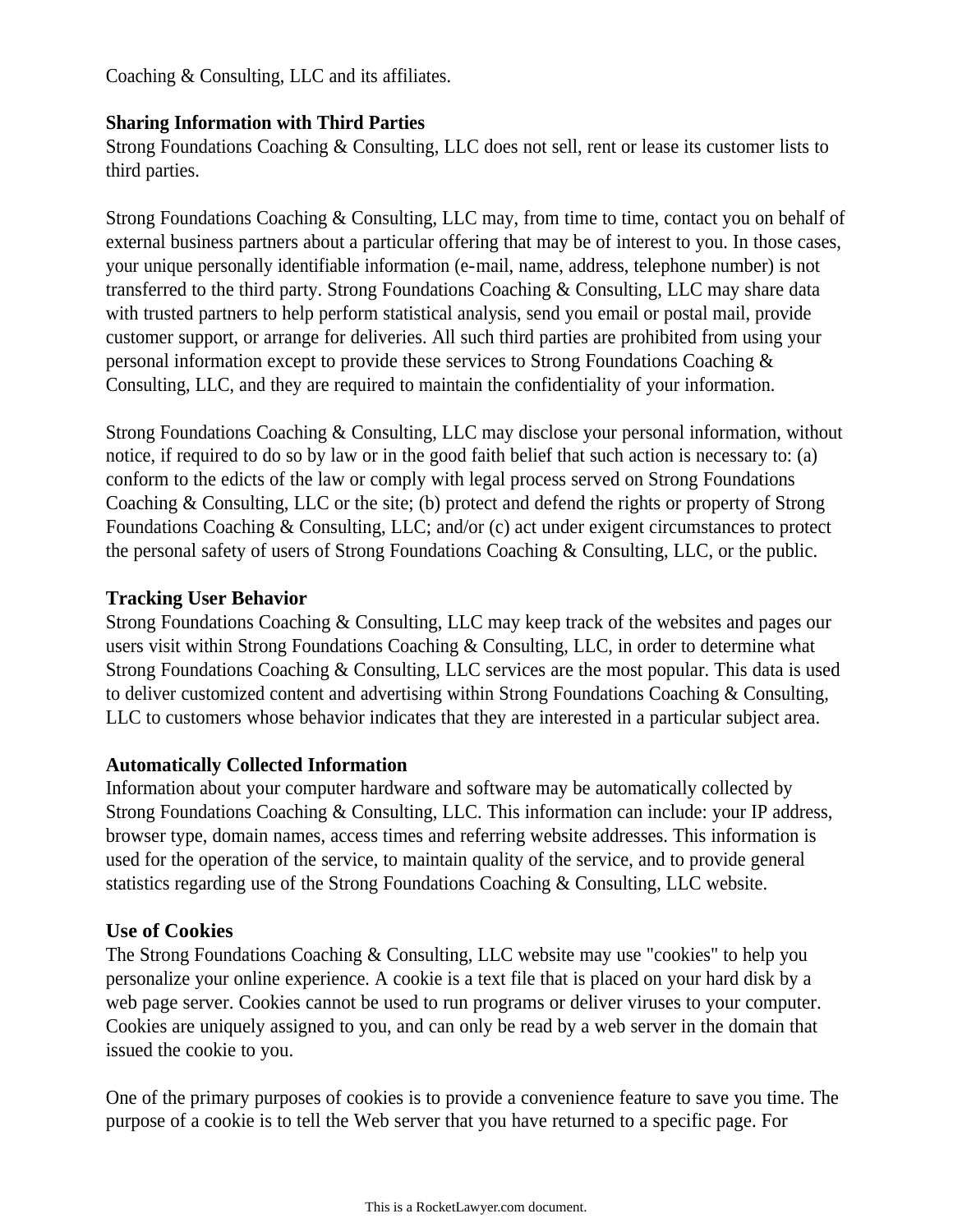example, if you personalize Strong Foundations Coaching & Consulting, LLC pages, or register with Strong Foundations Coaching & Consulting, LLC site or services, a cookie helps Strong Foundations Coaching & Consulting, LLC to recall your specific information on subsequent visits. This simplifies the process of recording your personal information, such as billing addresses, shipping addresses, and so on. When you return to the same Strong Foundations Coaching & Consulting, LLC website, the information you previously provided can be retrieved, so you can easily use the Strong Foundations Coaching & Consulting, LLC features that you customized.

You have the ability to accept or decline cookies. Most Web browsers automatically accept cookies, but you can usually modify your browser setting to decline cookies if you prefer. If you choose to decline cookies, you may not be able to fully experience the interactive features of the Strong Foundations Coaching & Consulting, LLC services or websites you visit.

## **Security of your Personal Information**

Strong Foundations Coaching & Consulting, LLC secures your personal information from unauthorized access, use, or disclosure. Strong Foundations Coaching & Consulting, LLC uses the following methods for this purpose:

- SSL Protocol

When personal information (such as a credit card number) is transmitted to other websites, it is protected through the use of encryption, such as the Secure Sockets Layer (SSL) protocol.

We strive to take appropriate security measures to protect against unauthorized access to or alteration of your personal information. Unfortunately, no data transmission over the Internet or any wireless network can be guaranteed to be 100% secure. As a result, while we strive to protect your personal information, you acknowledge that: (a) there are security and privacy limitations inherent to the Internet which are beyond our control; and (b) security, integrity, and privacy of any and all information and data exchanged between you and us through this Site cannot be guaranteed.

## **Right to Deletion**

Subject to certain exceptions set out below, on receipt of a verifiable request from you, we will:

- Delete your personal information from our records; and
- Direct any service providers to delete your personal information from their records.

Please note that we may not be able to comply with requests to delete your personal information if it is necessary to:

- Complete the transaction for which the personal information was collected, fulfill the terms of a written warranty or product recall conducted in accordance with federal law, provide a good or service requested by you, or reasonably anticipated within the context of our ongoing business relationship with you, or otherwise perform a contract between you and us;
- Detect security incidents, protect against malicious, deceptive, fraudulent, or illegal activity; or prosecute those responsible for that activity;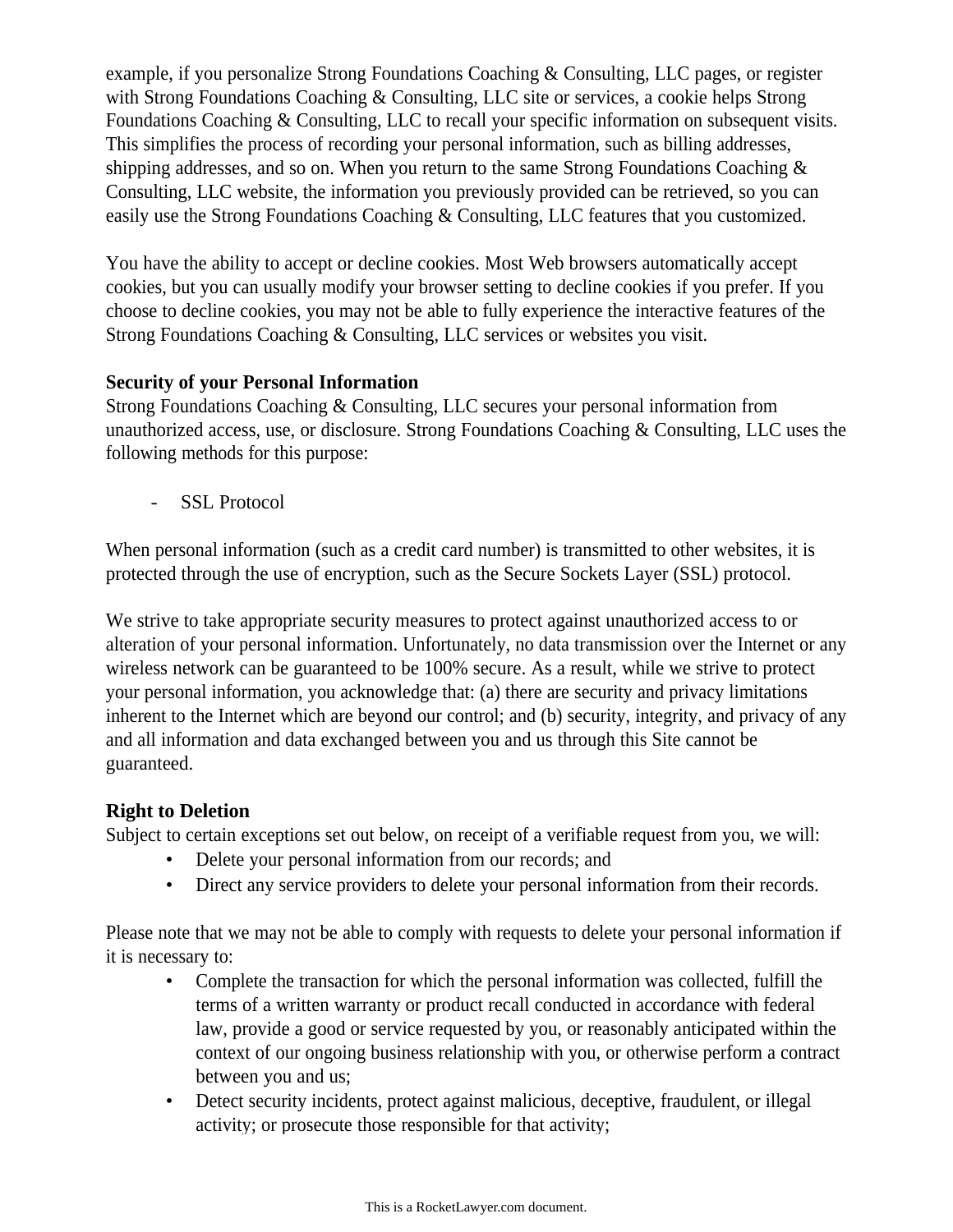- Debug to identify and repair errors that impair existing intended functionality;
- Exercise free speech, ensure the right of another consumer to exercise his or her right of free speech, or exercise another right provided for by law;
- Comply with the California Electronic Communications Privacy Act;
- Engage in public or peer-reviewed scientific, historical, or statistical research in the public interest that adheres to all other applicable ethics and privacy laws, when our deletion of the information is likely to render impossible or seriously impair the achievement of such research, provided we have obtained your informed consent;
- Enable solely internal uses that are reasonably aligned with your expectations based on your relationship with us;
- Comply with an existing legal obligation; or
- Otherwise use your personal information, internally, in a lawful manner that is compatible with the context in which you provided the information.

## **Children Under Thirteen**

Strong Foundations Coaching & Consulting, LLC does not knowingly collect personally identifiable information from children under the age of thirteen. If you are under the age of thirteen, you must ask your parent or guardian for permission to use this website.

## **E-mail Communications**

From time to time, Strong Foundations Coaching & Consulting, LLC may contact you via email for the purpose of providing announcements, promotional offers, alerts, confirmations, surveys, and/or other general communication. In order to improve our Services, we may receive a notification when you open an email from Strong Foundations Coaching & Consulting, LLC or click on a link therein.

If you would like to stop receiving marketing or promotional communications via email from Strong Foundations Coaching & Consulting, LLC, you may opt out of such communications by Choose unsubscribe on mailing or email directly to jenzahari@jenzahari.com.

## **Changes to this Statement**

Strong Foundations Coaching & Consulting, LLC reserves the right to change this Privacy Policy from time to time. We will notify you about significant changes in the way we treat personal information by sending a notice to the primary email address specified in your account, by placing a prominent notice on our website, and/or by updating any privacy information. Your continued use of the website and/or Services available after such modifications will constitute your: (a) acknowledgment of the modified Privacy Policy; and (b) agreement to abide and be bound by that Policy.

## **Contact Information**

Strong Foundations Coaching & Consulting, LLC welcomes your questions or comments regarding this Statement of Privacy. If you believe that Strong Foundations Coaching & Consulting, LLC has not adhered to this Statement, please contact Strong Foundations Coaching & Consulting, LLC at: